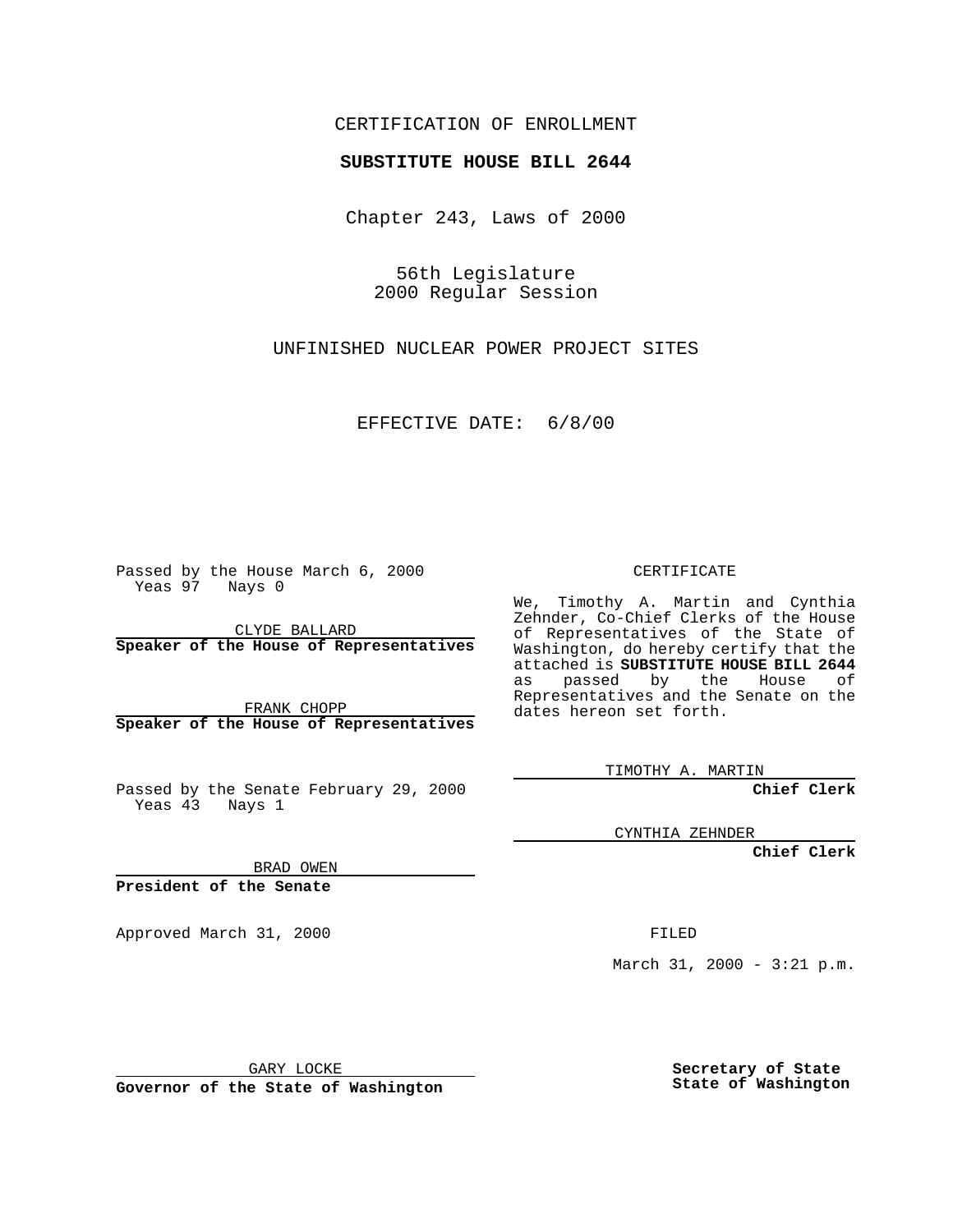## **SUBSTITUTE HOUSE BILL 2644** \_\_\_\_\_\_\_\_\_\_\_\_\_\_\_\_\_\_\_\_\_\_\_\_\_\_\_\_\_\_\_\_\_\_\_\_\_\_\_\_\_\_\_\_\_\_\_

\_\_\_\_\_\_\_\_\_\_\_\_\_\_\_\_\_\_\_\_\_\_\_\_\_\_\_\_\_\_\_\_\_\_\_\_\_\_\_\_\_\_\_\_\_\_\_

Passed Legislature - 2000 Regular Session

AS AMENDED BY THE SENATE

**State of Washington 56th Legislature 2000 Regular Session**

**By** House Committee on Agriculture & Ecology (originally sponsored by Representatives Delvin, Grant, Hankins, Linville and G. Chandler)

Read first time 02/03/2000. Referred to Committee on .

 AN ACT Relating to the restoration and redevelopment of unfinished nuclear power project sites for purposes of economic development, providing for sufficient water supply for restoration and redevelopment of such sites; and amending RCW 80.50.300.

BE IT ENACTED BY THE LEGISLATURE OF THE STATE OF WASHINGTON:

 **Sec. 1.** RCW 80.50.300 and 1996 c 4 s 2 are each amended to read as follows:

 (1) This section applies only to unfinished nuclear power projects 9 ((that are not located on federal property)). If a certificate holder stops construction of a nuclear energy facility before completion, terminates the project or otherwise resolves not to complete construction, never introduces or stores fuel for the energy facility on the site, and never operates the energy facility as designed to produce energy, the certificate holder may contract, establish interlocal agreements, or use other formal means to effect the transfer of site restoration responsibilities, which may include economic development activities, to any political subdivision or subdivisions of the state composed of elected officials. The contracts, interlocal agreements, or other formal means of cooperation may include, but are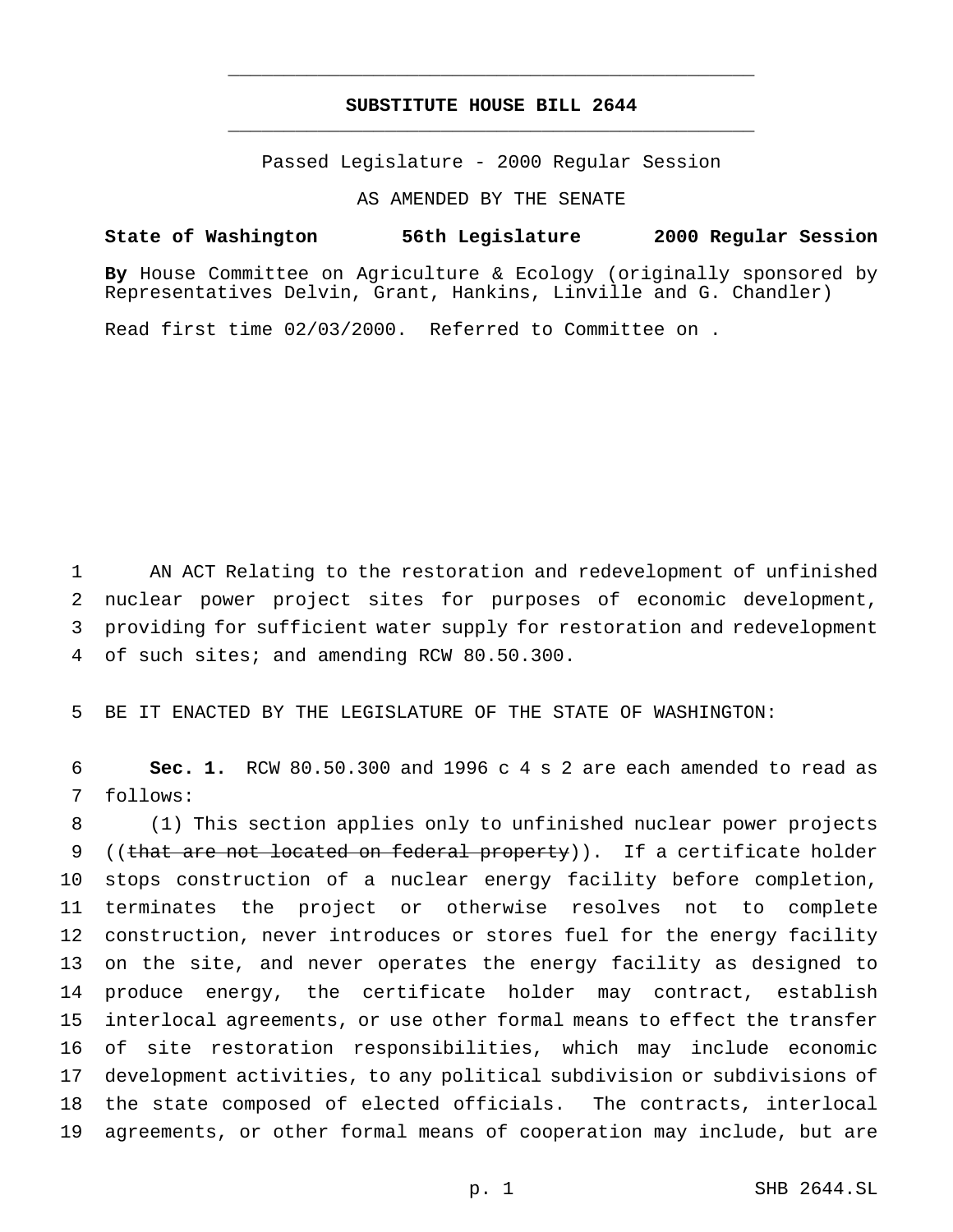not limited to provisions effecting the transfer or conveyance of interests in the site and energy facilities from the certificate holder to other political subdivisions of the state, including costs of maintenance and security, capital improvements, and demolition and salvage of the unused energy facilities and infrastructure.

 (2) If a certificate holder transfers all or a portion of the site to a political subdivision or subdivisions of the state composed of elected officials and located in the same county as the site, the council shall amend the site certification agreement to release those 10 portions of the site ((<del>that are transferred pursuant to this section</del>)) 11 that it finds are no longer intended for the development of an energy 12 facility.

 Immediately upon release of all or a portion of the site pursuant to this section, all responsibilities for maintaining the public 15 welfare for portions of the site transferred, including but not limited to health and safety, are transferred to the political subdivision or 17 subdivisions of the state. For sites located on federal land, all responsibilities for maintaining the public welfare for all of the 19 site, including but not limited to health and safety, must be transferred to the political subdivision or subdivisions of the state irrespective of whether all or a portion of the site is released.

22 (3) The legislature finds that for all or a portion of sites that have been transferred to a political subdivision or subdivisions of the state prior to September 1, 1999, ensuring water for site restoration including economic development, completed pursuant to this section can best be accomplished by a transfer of existing surface water rights, and that such a transfer is best accomplished administratively through procedures set forth in existing statutes and rules. However, if a transfer of water rights is not possible, the department of ecology shall, within six months of the transfer of the site or portion thereof pursuant to subsection (1) of this section, create a trust water right under chapter 90.42 RCW containing between ten and twenty cubic feet per second for the benefit of the appropriate political subdivision or subdivisions of the state. The trust water right shall be used in fulfilling site restoration responsibilities, including economic development. The trust water right shall be from existing valid water rights within the basin where the site is located.